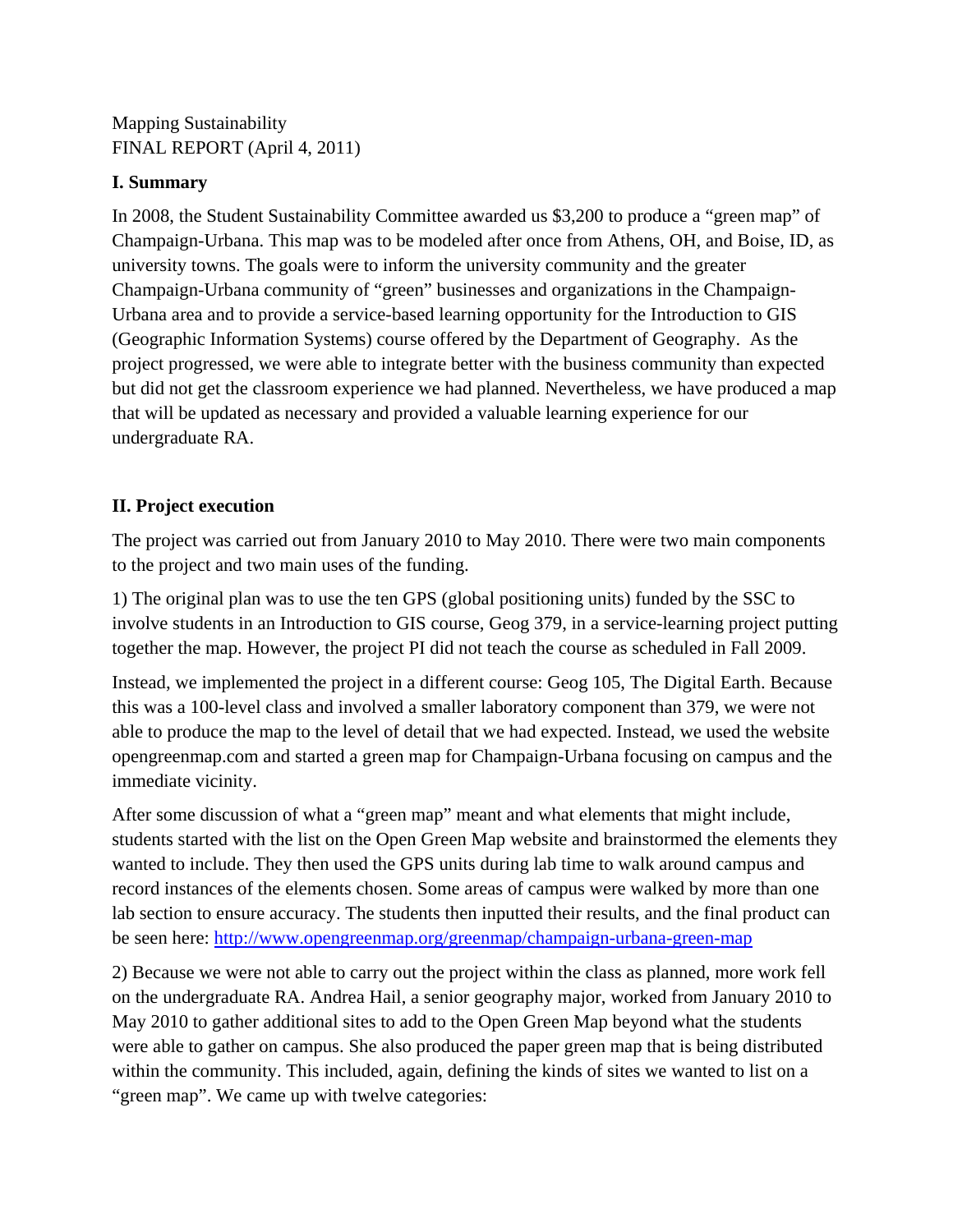- Eco-agriculture (organic producers)
- Eco-certification (organizations involved in green certification)
- Environmental education
- Farmers' markets
- Green building (as certified by the US Green Building Council)
- Transportation (sites for non-car transportation)
- Green enterprise (in cooperation with the Illinois Green Business Association; more on this below)
- Organic/food (retail outlets)
- Recycling (sites that accept batteries and compact fluorescent light bulbs)
- Car sharing
- Research (sites where environmental research is done)
- Reuse shops

After identifying the organizations that fit these categories, Andrea used ArcMap to produce the map shown in the brochure, geocoding the organizations by address. Because we intended to print the map in black and white, we used different symbols for the different categories, leading to a very long map legend! The brochure also includes a definition of what a green map and a sustainable city are and why they are important concepts to know. A digital copy of the brochure is attached.

As she investigated sites to include on the map, Andrea came across the newly-formed Illinois Green Business Association, headquartered in Champaign and expanding across the state. They were eager to work with us on the map, and many of the places included are thanks to them. They have also agreed to permanently host the map in PDF form on their website and to distribute copies of the final product.

Andrea also took charge of finding an establishment to print the brochures. Thanks to an ad in the Daily Illini, we found that Insty-Prints had soy-based ink and recycled paper available, so we chose to print 1000 copies of the map with them.

| <b>Purpose</b>                                    | Cost       |
|---------------------------------------------------|------------|
| Starting amount                                   | \$3,200.00 |
| Undergraduate TA (Jan-May 2010; pay and benefits) | \$1,267.75 |
| GPS units (Feb. 2010; 10 Garmin units)            | \$1,305.79 |
| Printing costs (June 2010)                        | \$239.49   |
| <b>Total returned to SSC</b>                      | \$386.97   |

# **III. Budget**